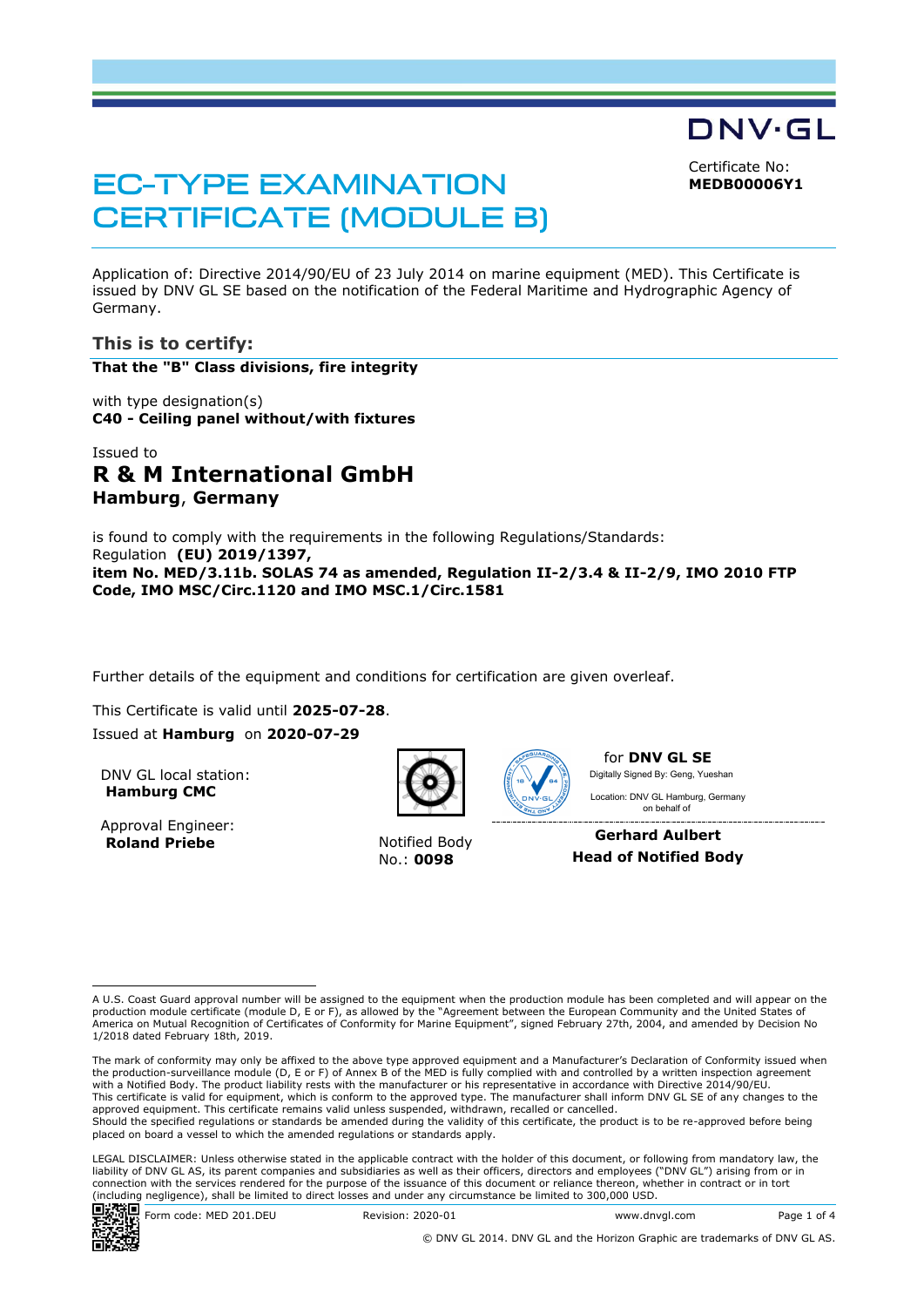Job Id: **344.1-010864-1** Certificate No: **MEDB00006Y1**

# **Product description**

"C40 - Ceiling panel without/with fixtures"

Ceiling panels consisting of 39 mm mineral wool covered with 0.6 mm steel sheets on the exposed side and 0.5 mm steel sheets on the unexposed side. The panels are joined to each other with tongue and groove and secured by screws. The mineral wool is fixed to the steel sheets with adhesive of approved type.

For the ceiling core insulating material, one of the following mineral wool types may be installed: - Tizol-Flot Lamella 150 from Tizol with nominal density of 150 kg/m<sup>3</sup> (as tested); - ABM-SR 150 from Shanghai ABM Rockwool Co., Ltd. with nominal density of 150 kg/m<sup>3</sup> (acc. to Assessment no. 20151290).

Total panel thickness: 40 mm.

Following optional installations may be included according to test report No. 20140019 and 20141028 from MPA Dresden:

#### **Installation 1: Recessed lamp "DL92"**

The recessed lamp "DL92" from LightPartner Lichtsysteme GmbH is mounted in a ø 74 mm cut-out. It is held in the ceiling panel by means of fixing springs. On the unexposed side a cover of 450 x 205 x 40 mm is fixed over the recessed lamp. The edges of the cover box are bent outwards and are fixed using self-drilling screws and adhesive.

#### **Installation 2: Recessed lamp "DL660M"**

The recessed lamp "DL660M" from LightPartner Lichtsysteme GmbH is mounted in a ø 100 mm cut-out. It is held in the ceiling panel by means of fixing springs. On the unexposed side a cover of 450 x 450 x 40 mm is fixed over the recessed lamp. The edges of the cover box are bent outwards and are fixed using self-drilling screws and adhesive.

#### **Installation 3: Recessed lamp "DLT RT(M) FR"**

The recessed lamp "DLT RT(M) FR" from Glamox AS is mounted in a 579 x 277 mm cut-out. It is held in the ceiling panel by means of fixing brackets. On the unexposed side a cover of  $700 \times 450 \times 80$  mm is fixed over the recessed lamp. The edges of the cover box are bent outwards and are fixed using selfdrilling screws and adhesive.

#### **Installation 4: Loudspeaker "DL8GH"**

The loudspeaker "DL8GH" from FUNA Nachrichtentechnik GmbH is mounted in a ø 93 mm cut-out. It is held in the ceiling panel by means of two spring clips. On the unexposed side a cover of 200 x 200 x 40 mm is fixed over the loudspeaker. The edges of the cover box are bent outwards and are fixed using self-drilling screws and adhesive.

#### **Installation 5: Loudspeaker "ML16A"**

The loudspeaker "ML16A" from FUNA Nachrichtentechnik GmbH is mounted in a ø 143 mm cut-out. It is held in the ceiling panel by means of six self-drilling screws. On the unexposed side a cover of 200 x 200 x 40 mm is fixed over the loudspeaker. The edges of the cover box are bent outwards and are fixed using self-drilling screws and adhesive.

Cover box used in installations 1 to 5 is manufactured by 0.6 mm thick steel sheet and insulated with 6 mm thick Glasroc F Multiboard with nominal density of  $1000 \text{ kg/m}^3$  which is glued to the box with approved adhesive. For each cover box, 25 mm outer bends are arranged along all edges for fixing the box to the ceiling panel. Between the 25 mm outer bends and the ceiling panel, 6 mm thick strips (made by Glasroc F Multiboard) are fixed with approved adhesive. For insulation of the cover box the following materials may be also used (acc. to Assessment 20150182):

- "Promaxon Type A" with density of 850 kg/m<sup>3</sup> and thickness of 8 mm or

- "Promina®M" with density of 1000 kg/m<sup>3</sup> and thickness of 6 mm,

both manufactured by Promat Research and Technology Centre NV.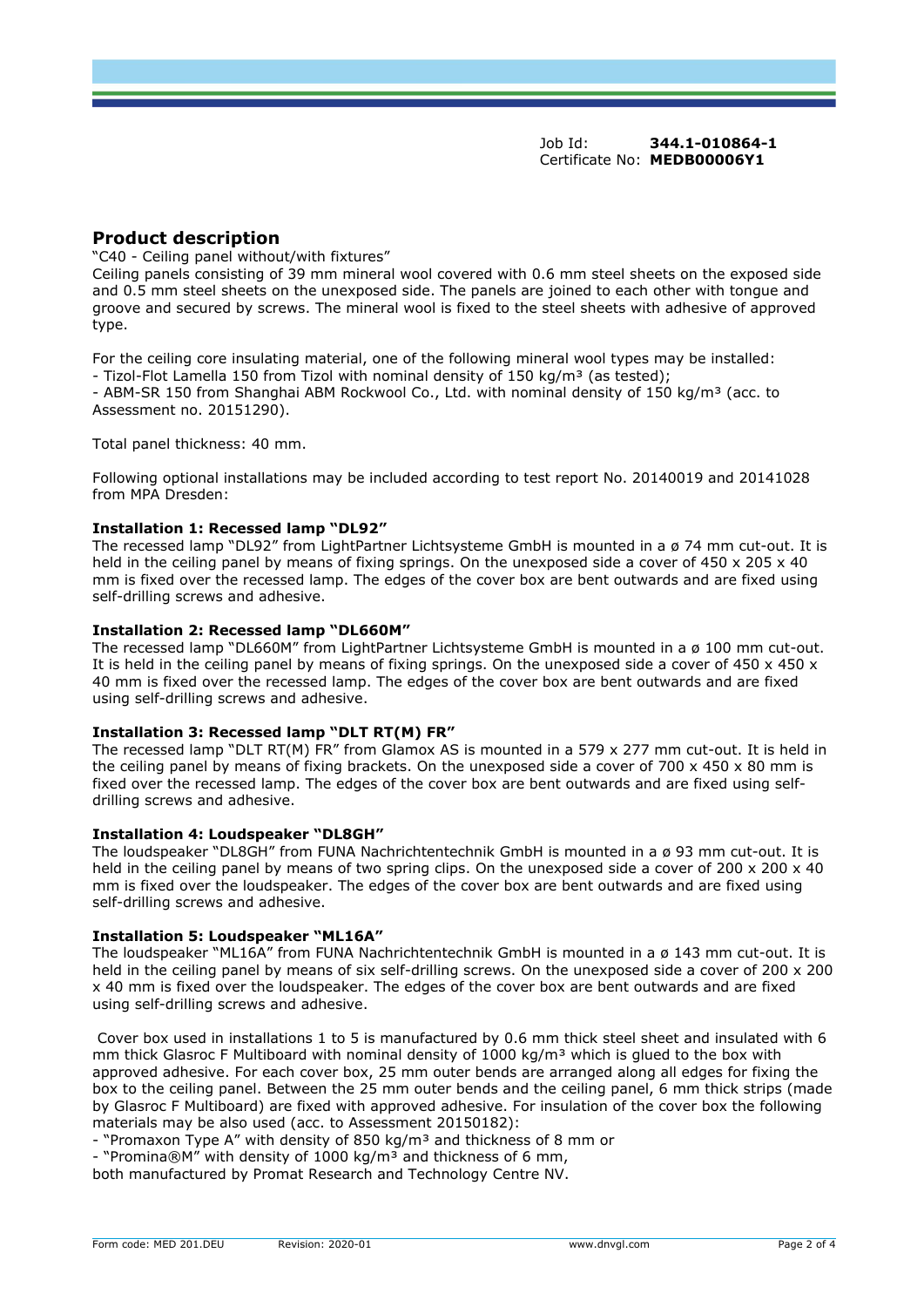#### Job Id: **344.1-010864-1** Certificate No: **MEDB00006Y1**

#### **Installation 6: Smoke alarm "SD230N"**

The smoke alarm "SD230N" from Siemens AG is fitted below the ceiling panel by means of two retaining screws. The supply line is fed through an opening ø 24 mm which is sealed with a fire-retardant material (Rokumarine) to the depth of the overall panel thickness.

#### **Installation 7: Cable penetration**

The cable penetration consists of an opening of ø 24 mm. The supply line is routed through the opening and is sealed with a fire-retardant material (Rokumarine) to the depth of the overall panel thickness.

**Installation 8 and 9: Two ventilation units** are installed in the ceiling panels. They consist of a ventilation damper with a diffuser mounted below it and the ventilation device above the panel fastened to a rails system.

The damper unit with an outside dimension 579 x 579 mm is constructed as follows:

- Steel sheet 1.5 mm (cabin side)
- Steel sheet 0.5 mm (steel deck side)
- Inlet opening as per ventilation device ( $\emptyset$  = 198 mm (type 1) /  $\emptyset$  = 298 mm (type 2))
- Reinforcing elements: steel sheet 1.5 mm
- Insulation: 36 mm "ABM-SR 150" from Shanghai ABM Rockwool Co. Ltd.
- Adhesive: "Icema R145/31S" from H.B. Fuller
- Closing mechanism: 2 x rotary locks (Nantong Hujiang Locks, type C-J) and piano hinge
- Damper frame: outside dimension 657 x 657 mm, steel sheet 1.5 mm
- Clamping frame: outside dimension 630 x 630 mm, steel sheet 2.0 mm
- Supporting profile: steel sheet 2.0 mm

There is an additional cover frame arranged over the damper consisting of a half shell (steel sheet 0.6 mm) with 10 mm thick insulation ("Tizol Flot L 200").

The diffuser arranged on the cabin side is a half shell (steel sheet 1.0 mm) fixed with 4 screws.

The **type 1 ventilation unit** (Crew model: RS35X) is constructed as follows:

- Outside dimension: 600 x 455 x 175 mm, weight 21 kg
- Insulation: 20 mm x 25 mm Rockwool
- Mounting: steel sheet 3.0 mm
- Flange type A.1: steel sheet 1.5 mm
- Flange type A.2: steel sheet 0.7 mm
- Insulation flange type A.2: 60 mm "Ultimate UMFA 36" from Saint Gobain Isover G+H AG
- Sealing material: 2 x 4 mm "Insulfrax paper" from Unifrax Limited

The **type 2 ventilation unit** (Pax model: AIDA Hyperion Pax) is constructed as follows:

- Outside dimension:  $500 \times 405 \times 185$  mm, weight 19 kg
- Insulation: 15 mm Basotect UL
- Mounting: steel sheet 3.0 mm
- Flange type B.1: steel sheet 1.5 mm
- Flange type B.2: steel sheet 0.7 mm
- Insulation flange type B.2: 60 mm "Ultimate UMFA 36" from Saint Gobain Isover G+H AG
- Sealing material: 2 x 4 mm "Insulfrax paper" from Unifrax Limited

For further details, please see under Type Examination documentation below.

### **Application/Limitation**

Approved for use as a horizontal fire retarding division of class B-15.

With a minimum distance between exposed side of the ceiling and the A-Class structural steel deck of 300 mm, the whole construction may be regarded as a horizontal fire retarding division of Class A-30.

Maximum panel size: 710 mm x 3000 mm (width x length)